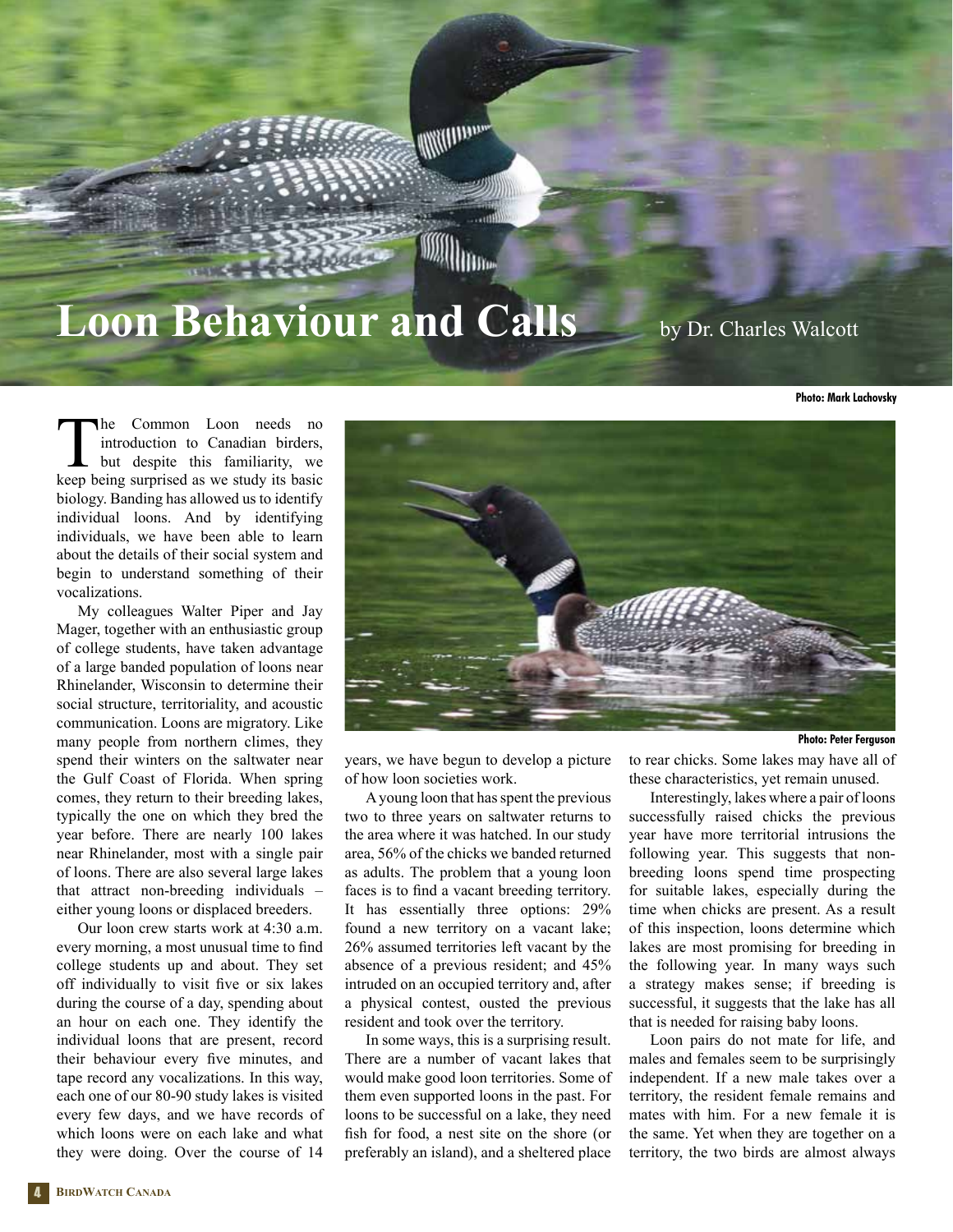

together (except when actually incubating eggs on the nest).

When a female intrudes on an existing territory, the resident female does battle while the male watches passively. When a male loon is prospecting for a territory, it often flies over the lake giving a vocalization called the "flying tremolo." The resident male usually responds with a "yodel," its territorial proclamation. Sometimes, despite this acoustic challenge, a prospecting male will land on a territory. When this happens, it usually swims over to join the resident pair.

This is followed by a period of swimming in circles, splash diving, and a variety of other displays. When the loons dive, any loon still on the surface looks underwater almost constantly. Overt aggression occurs in about 26% of the encounters we have witnessed. This involves chasing, grabbing your opponent by the bill and beating it with your wings, or trying to keep your opponent underwater to drown. In the most severe contests, a bird will come up from underwater bill first and spear its opponent through the sternum into the heart!

Female contests seem to be relatively mild. There is a lot of chasing, some wing beating, and the loser often retires to the shore exhausted before departing. Male fights, on the other hand, tend to be much fiercer and are, about 30% of the time, fatal. This is a very surprising result. Generally animal aggression is tempered by displays and shows of strength. The literature would have us believe that fights to the death are rare, but this may not be the case.

Without marked animals and the ability to locate the losers in a battle, we don't often know the final outcome. The loon situation is unusual because by surveying all the lakes in an area, we can determine what happens to loons evicted from their territories. Displaced females generally turn up on adjacent local territories or in the middle of big lakes. That is true of some male loons as well.

Why should fatal fighting occur in males? One clue is that if a male is killed in battle, it is always the territorial male (never the intruder). This implies there is something about the territory that is worth dying for. And that something must be associated with the male, not the female. We believe that nesting success is probably the cause of fatal fighting. The first year that a male establishes his territory, reproductive success is about 47%. Thereafter, his breeding success increases, rising to 66% over a three-year time period. If a new female takes over that territory, reproductive success does not change. However, if a new male comes in, reproductive success drops to the starting level.

Furthermore, if one watches loons in the process of nesting, it seems to be the male that leads the way in choosing a nest site. The male employs a "win-stay, lose-switch" strategy; the male will use a successful nest site the following year, but choose a new site following nest failure. Since raccoon predation of loon nests is a major cause of reproductive failure and raccoons tend to return to the same area year after year looking for eggs, moving one's nest after predation would seem reasonable.

Why should a resident male fight to the death? It must be that for some loons, establishing a new territory is simply not feasible. Loons reportedly live for 20-30 years. A male probably begins to breed when it is three to five years old. Maybe the loons that are killed are the older loons, and the males that are displaced and live to breed another day are younger. We don't yet have enough data to tell.

What have we learned about vocalizations? There are three longdistance vocalizations: the wail, which seems to function mainly as a gathering call; the tremolo, which is often given in response to some kind of threat; and the yodel. Unlike the wail and the tremolo, the yodel is given only by the male. It seems to be associated with territorial defense in much the same way as the advertising song of a robin. Unlike the robin, the loon only yodels in response to a direct threat – the flying tremolo of a potential intruder, for example, or the yodel of another male loon.

Each male has his own characteristic yodel, which differs from that of the other males in the area. The vocal characteristics remain stable from year to year. But to our great surprise, when a male loon changes territory, he changes his yodel! This is a surprise for two reasons. When most birds learn their songs, their song is constant for life. As well, loons are relatively primitive birds, and one might expect them to have little vocal flexibility.

Interestingly, the change that a displaced loon makes in its yodel is not random. A colleague at Cornell asked me whether the loon changes its yodel to imitate the previous resident of the territory it has just acquired. In fact, it does the opposite: it makes its yodel as different as possible from that of the previous resident. For some reason, it is important to say 'new loon on territory!' This finding also indicates that the male loon taking over a territory has a clear idea what the previous resident sounded like.

The loon's yodel communicates much more than individual identity. Male loons vary in size and body weight. Jay Mager, a former graduate student at Cornell, showed that the pitch of the yodel's third note is highly correlated with the loon's weight (but not with its physical size). The heavier the loon, the lower the pitch.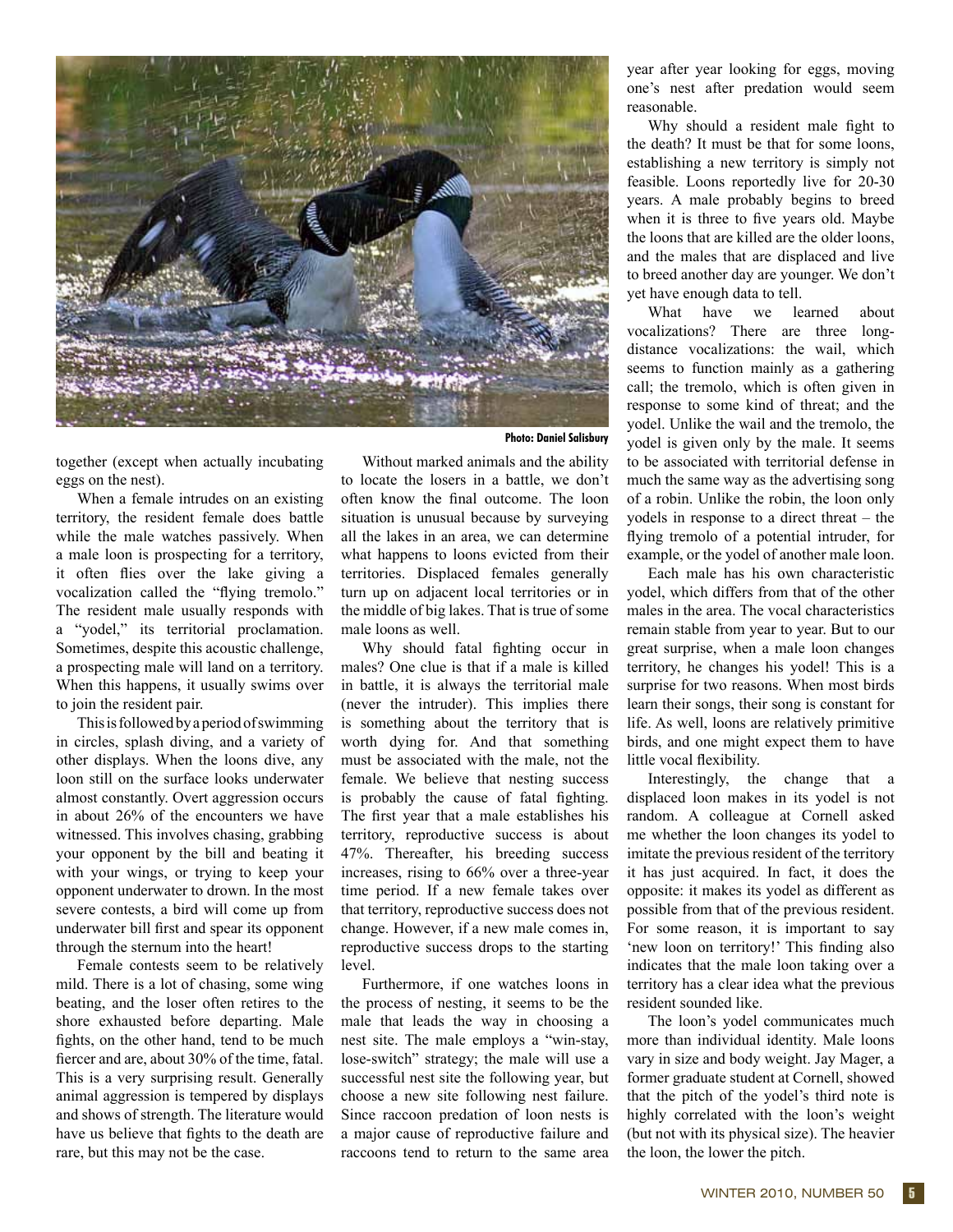

**Photo: Peter Ferguson**

While on territory, male loons lose about 77 grams per year, while females gain about 62 grams per year. Thus a male on territory for five years will have lost about 385 grams, close to 9% of its total body mass. Such a loon will have an increasingly higher-pitched yodel, and a potential male intruder can derive important information about the weight and body condition of a territorial loon by listening to its yodel!

A series of playback experiments showed that males pay attention to these differences. At night, Jay played recorded yodels to loons on their territories. Using computer technology, Jay prepared three versions of each yodel; one had the normal pitch, one a higher pitch, and the third a lower pitch. Loons responded with fewer vocalizations to the higher-pitched yodels, and substantially more to the low-pitched ones.

Loons also vary the length of their yodels. The yodel consists of two or three introductory notes, followed by a series of repeated phrases. Jay found that as the level of aggression increased from flyover to fight, so did the number of repeat syllables, and hence the length of the yodel. Further, broadcasting longer yodels elicited more responses than shorter ones. It seems that yodel length is a measure of a loon's willingness to attack.

This conclusion is based on a correlation; it would be nice to prove the point through an experiment. If one could alter a loon's territory to make it more desirable, the resident loon might be more aggressive in defending it, and give longer yodels. Many investigators have shown that floating nesting platforms on lakes are readily adopted by loons, and greatly increase reproductive success. So Jay selected 20 lakes roughly matched for size and other characteristics. He put nest platforms on 10 of these, just after the ice melted.

Then he compared yodel length of the male loons on the lakes with platforms to those on lakes with no platforms. He also compared the length of yodels of the same loons, before and after platform placement. In both cases, the yodels of the males with nest platforms were longer. In addition, four of the 10 nest platform lakes had new males come in and take over the territory, whereas there were no male takeovers on the 10 control lakes. All of this is further evidence that nest platforms increase the apparent quality of a loon territory, and that yodel length is related to aggressive tendency.

What conclusions can we draw from all this? First, that by being able to recognize individual loons, we have learned a great deal about their social organization. Furthermore, pair formation in loons seems to take place on the territory, and although pairs may be together on a territory for a

number of years, both males and females are independent in establishing and defending their territories. The resident male will battle an intruding male; the resident female will battle an intruding female. And the bystander will then pair and mate with the winner.

Finally, loons' vocalizations are remarkably complex and interesting. The male's yodel contains information about the individual bird, but the yodel changes when he changes territory. Yodel pitch correlates with body mass, which likely relays information on a loon's fighting ability. And the length of the yodel indicates a loon's tendency to attack. Listening to those loons across a moonlit northern lake, who would have thought that their calls contained so much information?

*Dr. Charles Walcott is Professor Emeritus of Neurobiology and Behavior and former Director of the Laboratory of Ornithology at Cornell University. A related video is available at http://cybertower. cornell.edu/lodetails.cfm?id=163.*



## Canadian Lakes Loon Survey

Are you interested in monitoring and reporting on the loons breeding on your local lake this summer? Please email aqsurvey@birdscanada.org or visit www.birdscanada.org/volunteer/clls for more information about Bird Studies Canada's national loon survey program.